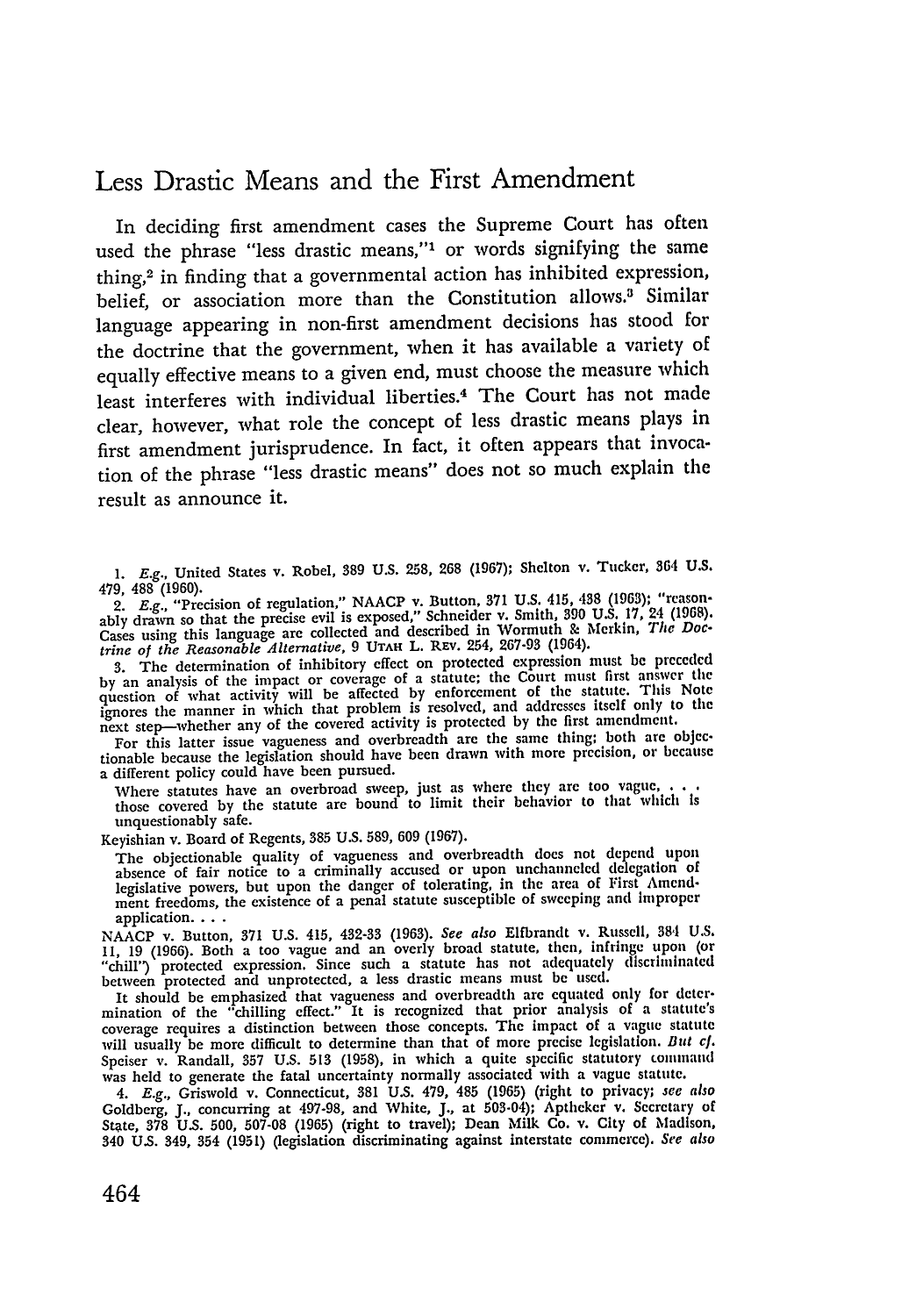## Less Drastic Means and the First Amendment

Recent pronouncements on the subject have only added more confusion. Justice Stewart's majority opinion in *Shelton v. Tucker5* stated that "the breadth of legislative abridgement" in an Arkansas statute requiring public-school teachers to list all of their organizational affiliations each year "must be viewed in light of less drastic means for achieving the same basic purpose,"<sup>6</sup> i.e., investigating the fitness and competence of public-school teachers. The opinion then went on to hold the requirement unconstitutional without mentioning a less drastic alternative, saying only that the interference with associational freedom was far greater than could be justified by the state's legitimate interest in its schools.<sup>7</sup> In *United States v. Robel*,<sup>8</sup> decided last term, the Court denied that it could consider whether Congress's decision totally to ban Communists from employment in certain defense plants was the best of several alternatives to prevent sabotage.9 Though the Court insisted that analysis of alternative policies played no role in its decision to strike down the provision,<sup>10</sup> the Justices were well aware that President Truman had urged Congress to retain then-existing, less drastic security measures--chiefly, investigation and screening programs-rather than ban Communists altogether."<sup>11</sup>

*Shelton and Robel* suggest that the rhetoric of less drastic means does not provide a trustworthy guide to what the Court is actually doing with the concept. Clearly, the Supreme Court can often decide cases which raise first amendment issues without appealing to less drastic means: the means which the legislature has selected may be

**5.** 364 **US.** 479 **(1960).**

**6.** *Id.* at 488.

- **7.** *Id.* at 490.
- **8.** 389 **U.S.** 258 **(1967).**

**9.** It is not our function to examine the validity of **. . .** congressional judgment. **. . .** We are concerned solely with determining whether the statute before us has exceeded the bounds imposed **by** the Constitution when First Amendment rights are at stake. The task of writing legislation has been committed to Congress. Our decision today simply recognizes that, when legitimate legislative concerns are at stake. The task of writing legislation has been committed to Congress.. Amendment activities, Congress must achieve its goal **by** means which have a **"less** drastic" impact on the continued vitality of First Amendment freedoms. 389 **U.S.** at **267-68 (1967).**

**10.** *See* note **9** *supra.*

**11.** *See* 389 **U.S.** at 267 (majority opinion); *id.* at **271** n.3 (Brennan, J., concurring).

the concurring opinion of Justice Brennan in White Motor Co. v. United States. **<sup>372</sup>** U.S. 253, **271-72** (1963).

For a summary of the use of "less drastic means" doctrine in various areas of the law, see Wormuth & Merkin, *supra* note 2. For analysis of its applicability to cases<br>involving economic regulation attacked under the due process clause, see Struve. *There* 1469 *Less-Restrictive Alternative Principle and Economic Due Process, 80 HAry. L* REV. 1463 **(1967).**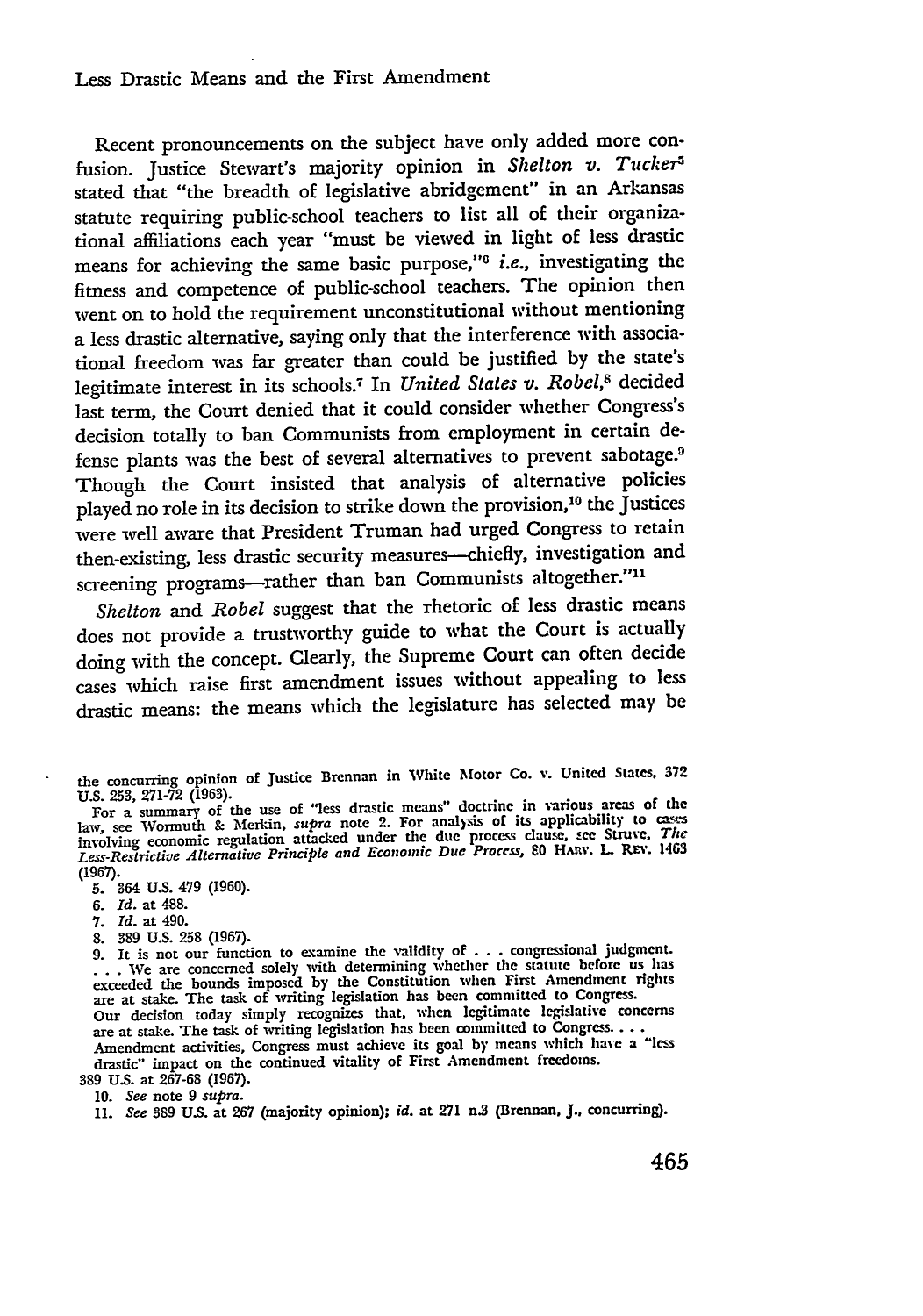absolutely forbidden (for example, a bill of attainer<sup>12</sup>); the end which it seeks may be beyond its power<sup>13</sup> or too insubstantial to justify any infringement on individual liberties, whether or not preferred;<sup>14</sup> finally, the expression involved might be of a type which the Court has already determined to be protected,<sup>15</sup> leaving only the task of deciding that an abridgement has occurred. In any of these cases the presence of less drastic means is irrelevant to the constitutionality of the measure that the legislature has adopted.

Most first amendment cases, however, rest on a balancing of the conflicting values and interests, whatever the Supreme Court calls the process.<sup>16</sup> While the Court could formulate a balancing test that did

13. *E.g.*, a law denying to women the right to vote. But legislative power over the goal of a statute is rarely in question; the following statement from Dehnis v. United

States, 341 **U.S.** 494 **(1951),** suggests the normal issue in a First Amendment case: The question with which we are concerned here is not whether Congress has such The question with which we are concerned here is not whether Congress has such power, but whether the means which it has employed conflict with the First and Fifth Amendments to the Constitution.

*Id.* at **501.**

14. **A** court might decide that for certain evils, such as littering, disloyalty to the American system, or perverse sexual acts between consenting adults, any attempt to punish or regulate is unjustified. The fact that expression, rather than something less important, is being inhibited is irrelevant; the ev stantial. Very few statutes will meet this test of absolute insubstantiality; even littering<br>could become a grave danger to community health. The Supreme Court has never been<br>willing to tell Congress or a state legislature in relation to the inhibitory effect on expression. The dangers of littering and fraud that exist when handbills are distributed on the street, Schneider v. State (City **of** Irvington), 308 U.S. 147 (1939), the necessity for undoubted loyalty to the government<br>in public teachers, Keyishian v. Board of Regents, 385 U.S. 589 (1967), a requirement<br>that the NAACP submit membership lists for local Rock, **361 U.S. 516 (1960),** or for business registration purposes, **NAACP** v. Alabama, **857 U.S.** 449 **(1958),** are a few examples of states' interests which have been found Insubstantial only in relation to the effect of the regulation on expression. While the Court may **be** ready to forge a per se rule that some of these interests are trivial (e.g., loyalty) it has not yet done so. The decision in each of these cases clearly depended on the effect of the regu-<br>lations upon expression.

14100 a upon expression.<br>
15. Examples of "types" of speech are: political, inciting, literary, obscene and com-<br>
mercial. A classifier can refine these categories as much as necessary to make his per se<br>
rules of absolute

**16. E.g.,** O'Brien v. United States, **391 U.S. 867, 377 (1968): . .** we think it clear that a government regulation is sufficiently justified if It is within the constitutional power of the Government; if it furthers an important or substantial governmental interest; if the governmental interest is unrelated to the **suppression** of free expression; and if the incidental restriction on alleged First **Amendment** freedom is no greater than is essential to the furtherance of that interest **.. .;**

Cox v. Louisiana, 379 U.S. 536, 577 (1965):<br>A state statute [regulating conduct with an incidental effect on expression] . . .<br>would be unconstitutional if under the circumstances it appeared that the State's interest in suppressing the conduct was not sufficient to outweigh the Individual's

<sup>12.</sup> **E.g.,** United States v. Brown, **381** U.S. 437 **(1965);** United States v. Lovett, **828 U.S.** 303 (1946). The problem of identifying any particular statute as a bill of attainder, expost facto law, law respecting the establishment of religion, etc., remains. Compare the above cases with American Communications Ass'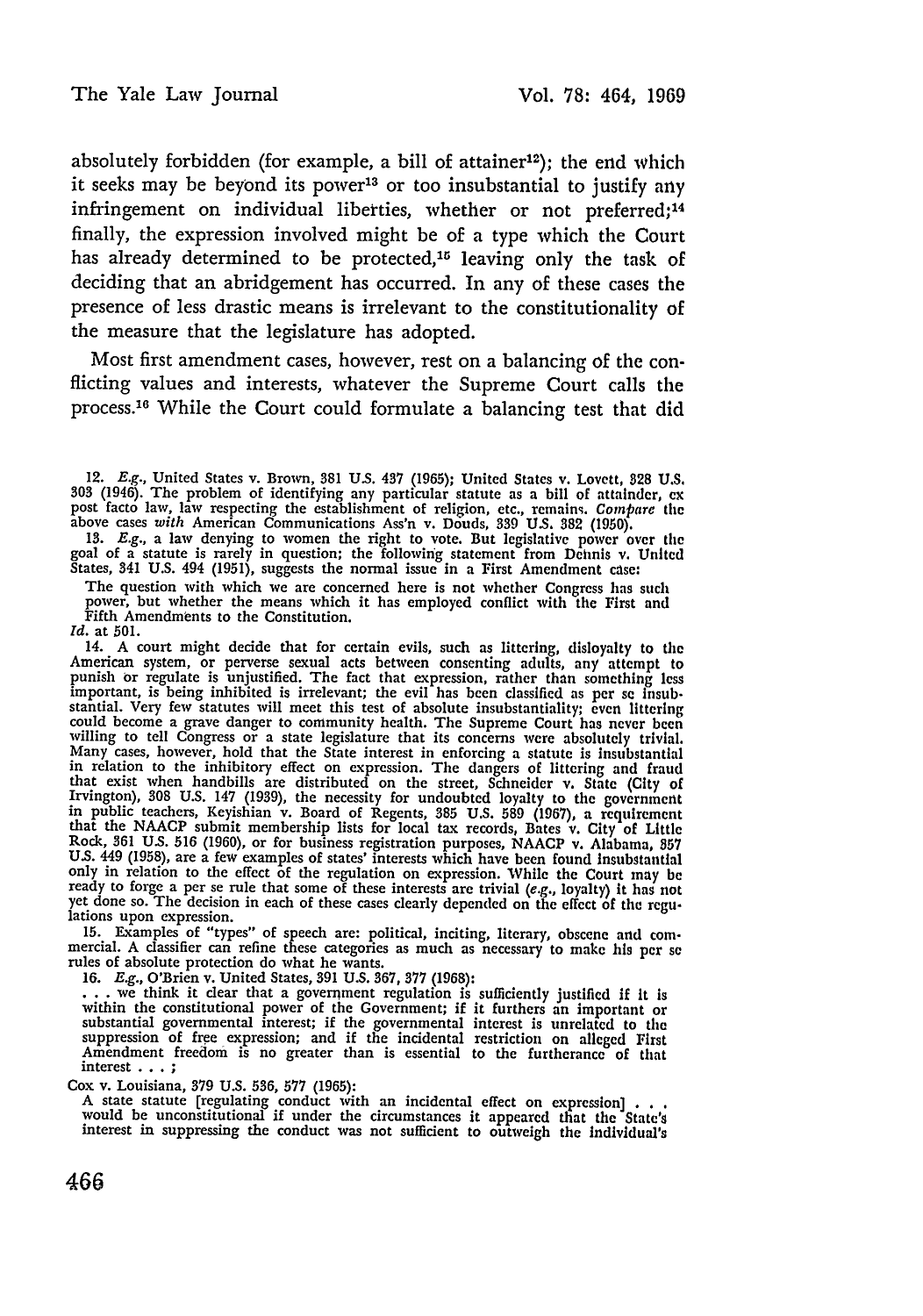not include a comparison of alternative measures,<sup>17</sup> such a test could not pretend to weigh the substantiality of the government's interest against the value of the affected first amendment freedoms. **A** scale which puts in one pan the public interest in some legitimate end of governmentnational security, civil peace, or preservation of the machinery of justice -rather than the interest in a particluar means to that end **will** rarely tip in favor of competing values.<sup>18</sup> Since the Court has in fact allowed first amendment values to prevail even when the end pursued **by** the government was urgent,19 it must do its balancing at the margin-that

interest in engaging in conduct closely involving his First Amendment freedoms. (Black, **J.,** concurring.)

Barenblatt v. United States, **360 U.S. 109, 126 (1959):**

Where First Amendment rights are asserted to bar governmental interrogation resolution of the issue always involves a balancing by the courts of the competing private and public interests at stake in the particular circumstances shown **... ;**

Dennis v. United States, 341 **U.S.** 494, 510 **(1951):**

[The test is] whether the gravity of the "evil," discounted by its improbability. justifies such invasion of free speech as is necessary to avoid the danger. (Vinson, **C. J.,** quoting from lower court opinion, **183** F.2d 201, 212 (1950).)

There are two fundamental approaches to the first amendment: weighing and classification. Unless a judge takes the latter approach, the central core of any first amendment<br>case is choosing between competing interests. Of course, many sorts of rules can govern<br>the weighing process. The "clear and present d the probability that it will occur if expression is unrepressed be very high. In practice, such a test differs from one which merely requires a reasonable probability and a legitimate state objective. But at the core of bo

first amendment interest, and it to that core that "less drastic means" is relevant.<br>On the other hand, the distinction between weighing and classification is not always<br>clear. In order to determine which categories of exp must weigh the interests which are in conflict. Once this weighing has occurred, how-ever, a judge is no longer required to reconsider competing interests case by case, but has only to examine the expression in each new case to discover whether it fits into the category for which a per se rule has been established. Mr. Justice Black, for example, believes that weighing of the dangers of unfettered speech against its value was carried out by the drafters of the Constitution, a *See generally* Barenblatt v. United States, **360 U.S.** 134, 143 (1959) (dissent); Konisberg v. State Bar of California **366 US. 36, 56, 61** (1961) (dissent). But not all expression fits within his per se rule. Cox v. Louisiana, **379 U.S. 536, 577 (1965)** (concurrence) (where infringement is indirect, test is case-by-case balancing); Adderly v. Florida, **385 US. 39 (1966)** (when demonstrators assemble on jailhouse grounds, they are no longer protected by the first amendment **if** prosecuted for trespassing).

Other Justices show much more flexibility in deciding whether to apply a categorical<br>label to a particular statute. Compare American Communications Ass'n v. Douds, 339<br>U.S. 382 (1950), with United States v. Brown. 381 U.S. distinguishing between classifying and weighing in a given case is that the concept **of** less drastic means is useful only to a court willing to weigh competing interests.

17. Such a test appears to have been used in Communist Party v. Subversive Activities Control Board, 367 U.S. 1 (1961), and Barenblatt v. United States, 360 U.S. 109 (1959).<br>18. *See* T. EMERSON, TOWARD A GENERAL THEORY OF THE FIRST AMENDMENT 55 (1963)

Frantz, *The First Amendment in the Balance,* **71 YALE UJ.** 1424, **1438-39 (19629).**

**19.** Consider almost any case the government has lost. The state interest will nearly always be urgent and impressive if viewed alone. But the danger of riot which exists while an agitator is speaking will usually be lessened if numerous police mingle with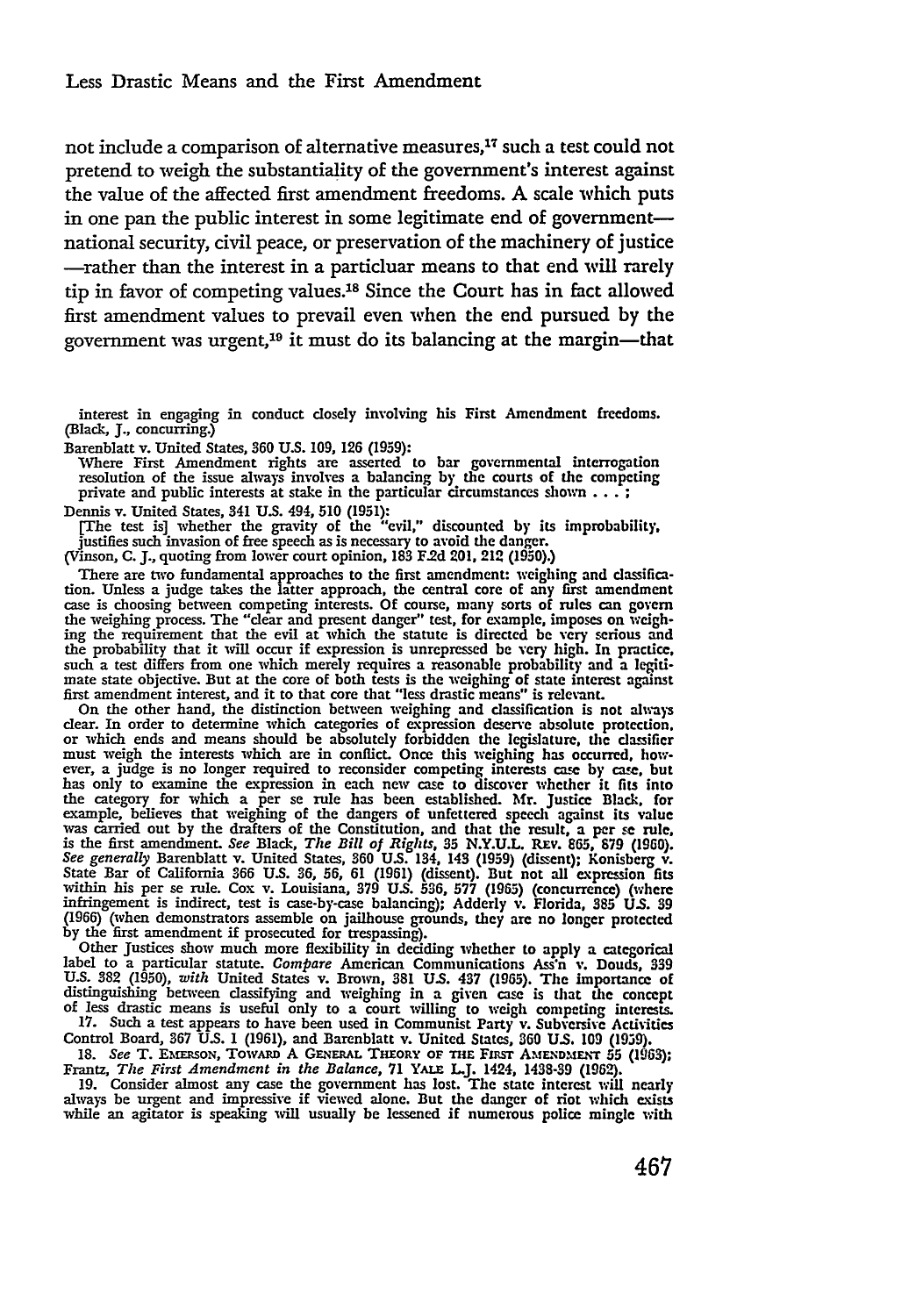is, it must balance no more than the state's interest in the added effectiveness of the chosen means against the individual interest in the use of less drastic ones.

Thus, when the Supreme Court holds that excluding all Communists from defense facilities unconstitutionally stifles rights of association and freedom,20 it has almost certainly decided that the gain in these freedoms is worth whatever additional cost and risk inheres in a less mechanical screening process—not that the national security would never justify imposing such a burden on Party membership.<sup>21</sup> Yet how carefully the Court determines and weighs the presence of less drastic means remains uncertain. In one sense, a less repressive or even non-repressive alternative is always available, provided that the government is willing to sacrifice effectiveness; 22 but if "less drastic means" made that the test, it would simply signal that the right in question had absolute protection. By some process or another, then, the Justices must estimate how much less effective various alternative means would be, how much more they would cost-not merely in terms of the resources they would require, but also in terms of their effects upon other, non-first amendment social values<sup>23</sup>—and measure against accompanying gains these losses to expression, association, and belief.

**A** precise evaluation of less drastic means is an uncommonly difficult task; and with respect to the first amendment it is fair to say that the

20. United States v. Robel, **389** U.S. 258 (1967).

21. See note 19 supra.

22. Theoretical justification for the assumption that less drastic means are always available is that the state has a choice of no law at all; the more satisfying practical justification is that the cases expose no legislative goal that could be reached by only one policy.

23. By definition, the less drastic alternative will inhibit exprcssion less than the policy embodied by the statute before the Court. But this gain in first amendment<br>freedom might be accompanied by a destructive effect on other social or personal<br>values. For example, the alternative to a ban on inflammato to a ban on door-to-door solicitation could be a sign which warns away the unwanted, but authorizes visits by those solicitors the homeowner wishes to see. **Cf.** Martin v. City of Struthers, 319 **US.** 141 (1941). Some would find their aesthetic sensibilities offended by such a sign. **Cf.,** e.g., Breard v. City of Alexandria, 341 U.S. 662, *640* (1951).

the crowd. So too will be the substantiality of the state's interest in preventing the agitator from speaking. **Cf.** Feiner v. New York, 340 U.S. 315, 331 (1951) (Black, J., dissenting). The danger of harmful effects on children of titillating literary materials and photographs is lessened by a law punishing those who give such materials to children. Butler v. Michigan, **352** U.S. 380, 383 (1957). On the other hand, even the distrilb-tion of handbills would get to be a serious problem if there were no other methods of controlling littering, libel, and fraud except the impermissible one of banning handbills. Cf. Talley v. California, 362 U.S. 60 (1960); Schneider v. State (Town of Irvington), **808** U.S. 147 (1939).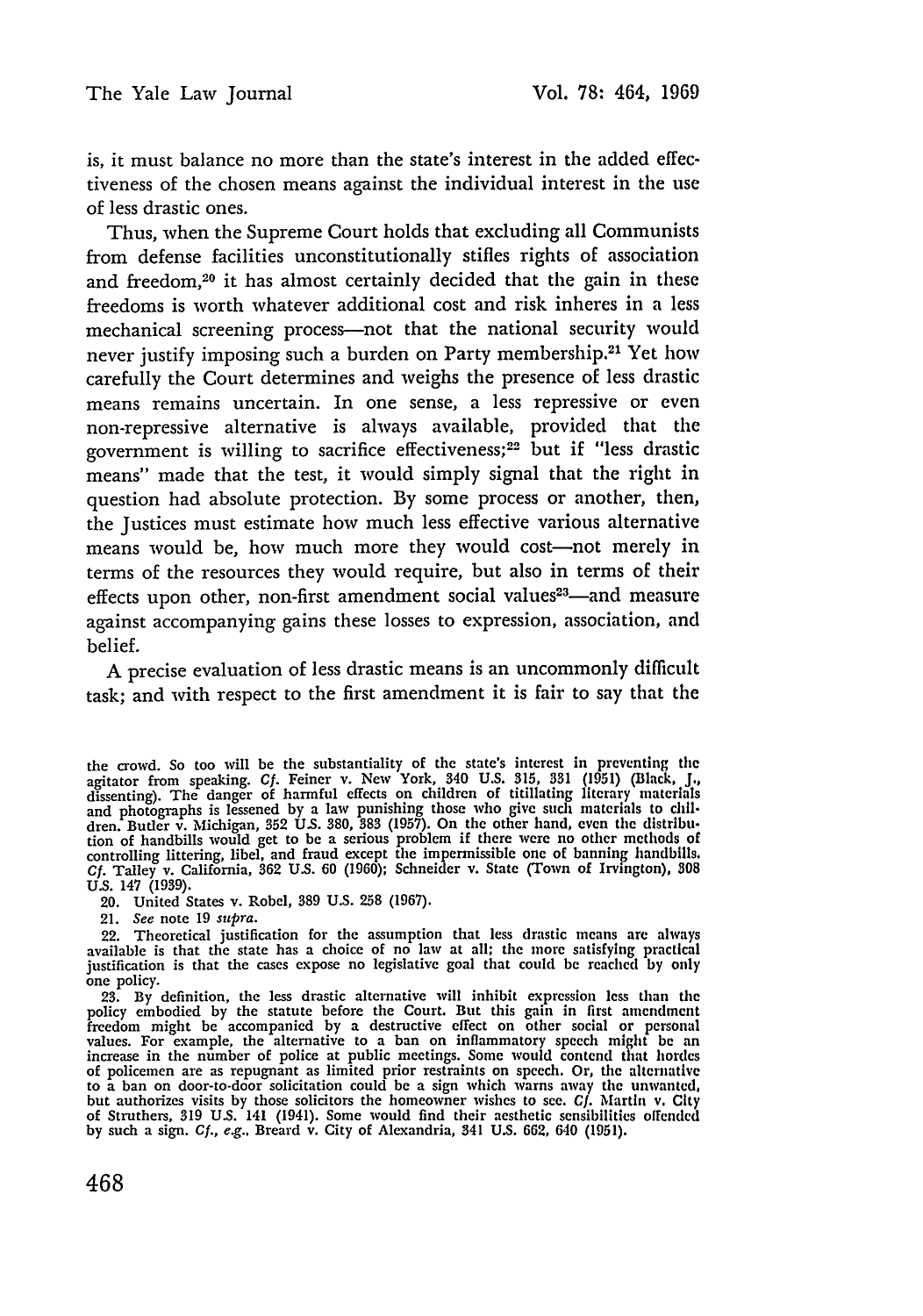Supreme Court has never attempted it.<sup>24</sup> In some cases where the Court has seemingly relied upon the availability of alternate measures, the alternatives were so plainly equivalent in efficiency to those the legislature had chosen that no sophisticated balancing was necessary to reach the right result. *Martin v. City of Struthers*<sup>25</sup> is arguably this kind of case: there the Supreme Court ruled a city ordinance banning all door-to-door solicitations too severe an obstacle to free expression, considering that the danger of fraud could "be so easily controlled by traditional legal methods  $\ldots$ ."<sup>26</sup> In such a situation, however, the Court does not really have to consider less drastic means at all. Any sensible construction of the first amendment would forbid a legislature to go out of its way to inhibit expression, either **by** design or accident, and the choice of the harsher of equally effective means suggests that suppression of speech was the legislature's real purpose from the start. In fact, Justice Black, writing for the majority in *Martin,* expressly concluded from the existence of the obviously effective alternatives that the legislative intent was to squelch pamphleteering.<sup>27</sup>

24. The closest that any Justice usually comes to analyzing alternative means in a first amendment case is an admission that such analysis is necessary. amendment case is an admission that such analysis is necessary. Whenever the reasonableness and fairness of a measure are at issue-as they are in

every case in which this Court must apply the standard of reason and fairness,<br>with the appropriate scope to be given those concepts, in enforcing the Due Process<br>Clause of the Fourteenth Amendment as a limitation upon sta

the statutes were upheld and the first amendment found not to apply. McGowan v. Maryland, 366 U.S. 420 (1961); Braunfeld v. Brown, **366 U.S. 599 (1951).**

A flagrant example of the Court's refusal to take non-first amendment values into<br>account occurs in United States v. Robel, 389 U.S. 258 (1967). The Court mentions an<br>industrial screening program as a possible less drastic that measure "less repressive" without considering the loss of privacy it involhcs for all potential defense plant workers. *Cf.* Schneider v. Smith, **390 U.S.** 17 **(1963).** where the Court's opinion suggests that such a program might itself **be** unconstitutional. Compare the Court's opinion with the concurring opinion of Justice Fortas. *Id.* at **27-28.**

**25.** 319 U.S. 141 (1941).

26. *Id.* at 147.

27. The dangers of distribution can be so easily controlled **by** traditional legal methods . . . that stringent prohibition can serve no purpose other than that

forbidden by the constitution, the naked restriction of dissemination of ideas.<br>319 U.S. at 147. This statement might suggest that the availability of less drastic mean-<br>is evidence of illegitimate purpose on the part of a States, 341 U.S. 494, 540 **(1951)).**

Such an interpretation leads to confusion. In order for legislative intent to fonn an independent basis for decisions, one must differentiate between the impact or effect of a statute, and the personal "motives" behind its passage. *Cf.* **A.** BicEL, **Tiu LEAsr** DANmoRous BRAxcH, **209-10** (1962). All would agree that the constitutionality of a statute can be decided **by** analyzing its effects; to call these effects **the** "dominant purpos" of the legislature adds nothing.

If, however, constitutionality depends on the *motivc* of a legislature, the concept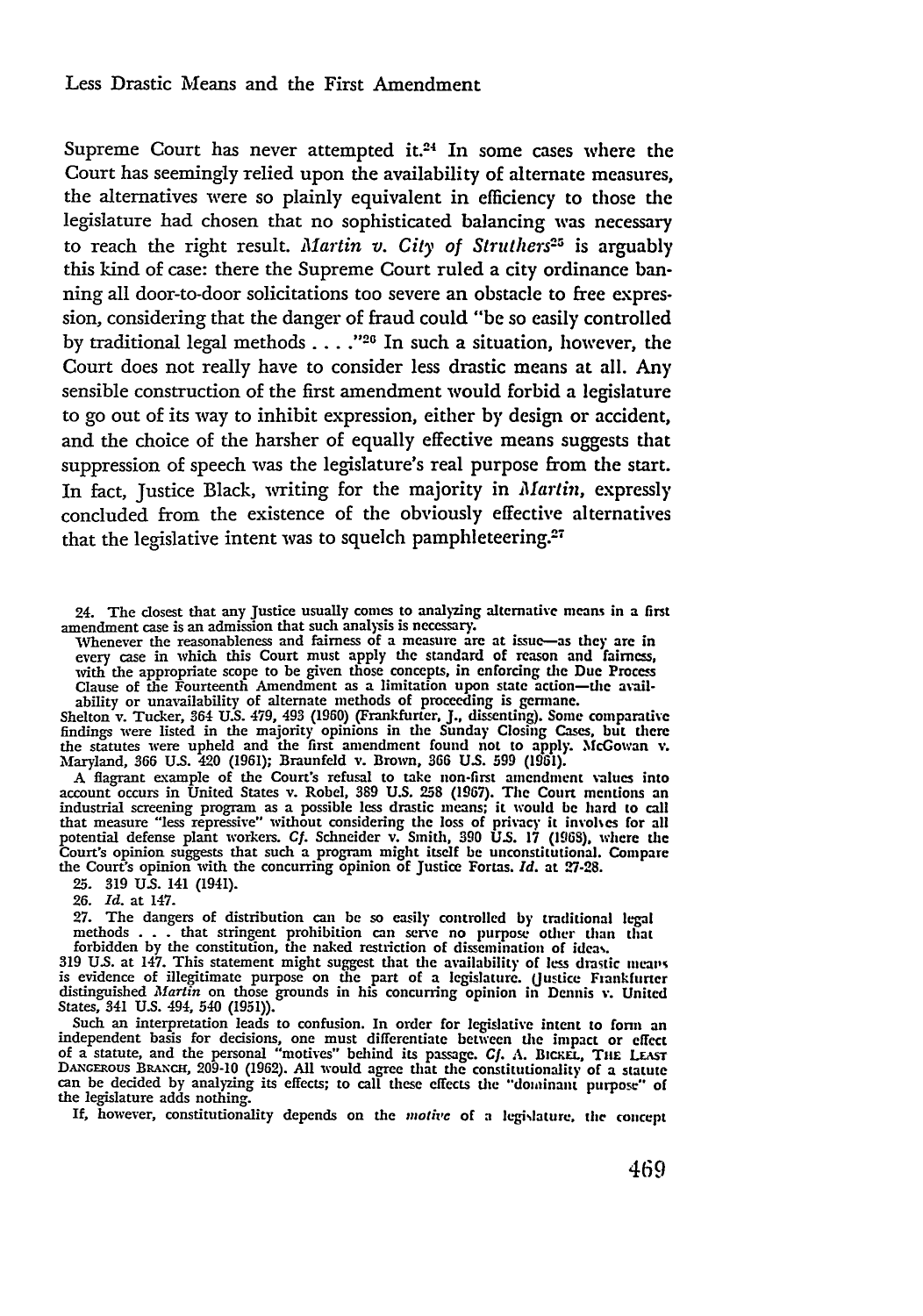Another set of cases apparently evaluating less drastic means is those in which the challenged action contains its own less drastic means, such as a statutory provision that covers an easily identified group of individuals not presenting any substantial threat of the evil which prompted the government to act. Again, the Court does not have to face differences in cost and effectiveness between the chosen means and the less repressive alternative: the less drastic means is the same statute, written more narrowly. In *United Public Workers v. Mitchell,28* for example, Justice Douglas argued in dissent that the Hatch Act could have exempted non-administrative government employees from its ban on participation in political activity without increasing the risk of an overly partisan civil service. 29 Yet the Court may not need the concept of less drastic means to handle such cases either: due process is sufficient to strike down a statute that groundlessly restricts someone's freedom.<sup>30</sup> Only if the government has some reason for sweeping wide<sup>31</sup> must the Court return to the less drastic means test, with all its complex comparisons, to determine just how substantial is the state's interest in the claimed "overbreadth."

becomes significant. A decision resting only on motive is not permanent, as the Court recognized in United States v. O'Brien, **391** US 367, 384 (1968):

We decline to void essentially on the grounds that it is unwise legislation which Congress had the undoubted power to enact and which could be reenacted in its exact form if the same or another legislator made a "wiser" speech about it.<br>Legislative motive is probably a factor in any subjective process o

statute; it is almost certainly an unarticulated factor in a close first amendment case. Since courts have no idea how to define and or prove legislative motive, O'Brien v. United States, 391 U.S. 367, 385-86 (1968), it is unlikely that a court will rely on it as the basis for decision. The hypothesis with which this footnote began—that the availability of less drastic means is evidence of il determination of the reasonable availability of alternate means.

28. **330** U.S. 75 (1946).

29. Id. at 120-26. Justice Douglas indicated that "industrial" employees posed no<br>general threat to the civil service system. Specific abuses were conceivable, but these<br>could be dealt with by specific regulations. In Keyi 589 (1967), the Court criticized one section of the Feinberg Law for failing to discrimi. nate between employees in "sensitive" versus "non-sensitive" positions in the public school system; disloyal employees in non-sensitive jobs presumably were not a danger to anyone. *Id.* at 607. In both of these cases the statute was separable at no cost to the state.

*30. See* Griswold v. Connecticut, 381 U.S. 479 (1965).

31. Where overbreadth involves anything but an easily identifiable class of persons, the cost of restricting a statute is usually greater than the cost of enforcing the overbroad legislation. In Keyishian, for example, the be enforced against those with "specific intent" to overthrow the government by force. **385** U.S. at 608. To distinguish between those with specific intent and others would be more expensive in terms of enforcement resources than merely separating those in<br>"sensitive" and "non-sensitive" positions. Other examples of similar statutes for which restricting coverage would increase cost include Aptheker v. Secretary of State, **378** U.S. 500 (1964) (law withholding passports from Communists but not requiring specific intent held overbroad), and Smith v. California, 361 U.S. 147 (1959) (law which punished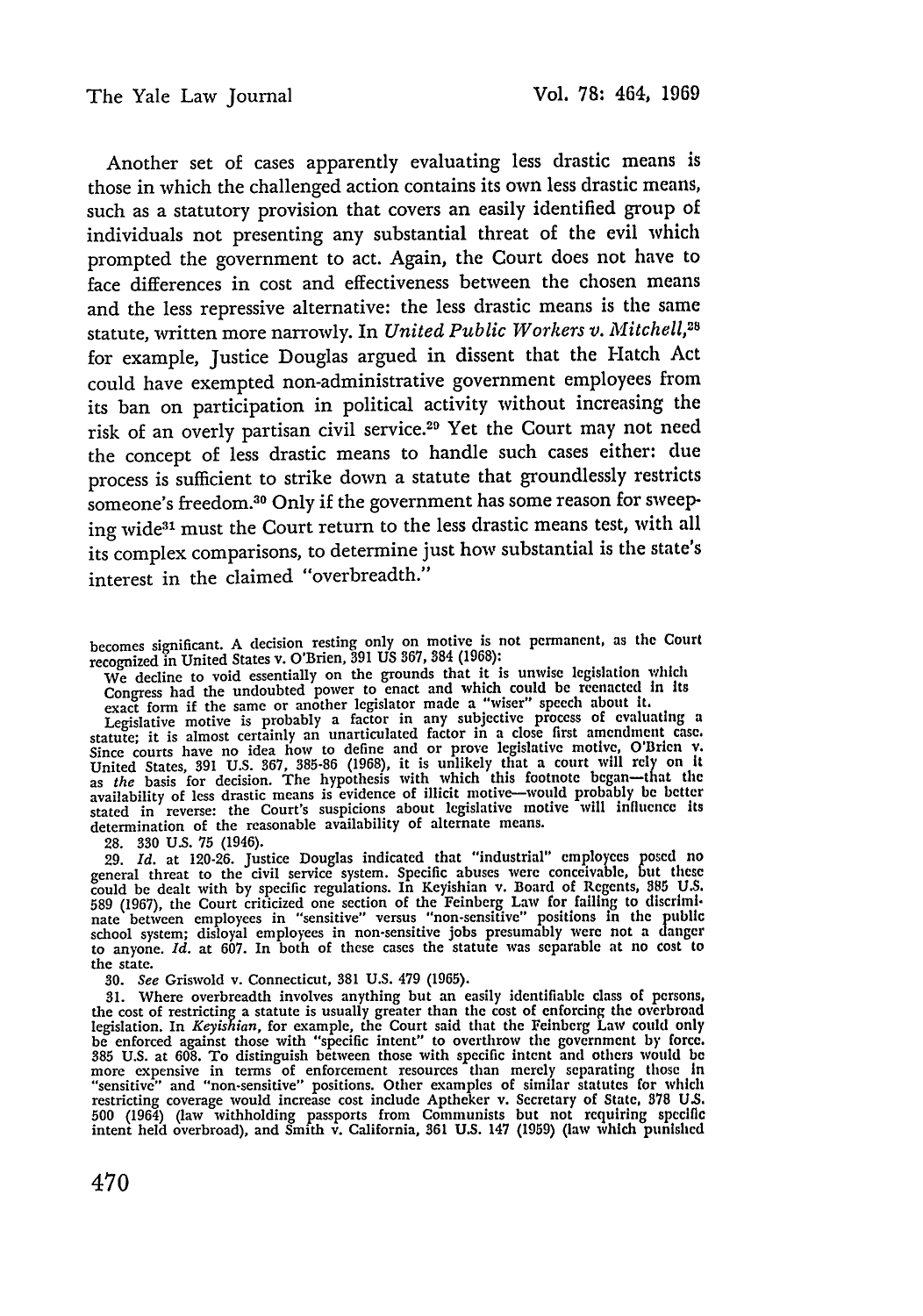## Less Drastic Means and the First Amendment

Faced with the task of analyzing a case in terms of less drastic means, the Supreme Court has apparently solved the problem of comparing cost and effectiveness **by** assuming it away. Not only does the Court fail to compare the governmental action at issue with others that could have been taken, but it also generally refuses to specify what other means it has in mind.32 Perhaps this reticence is due to the fear of giving an advisory opinion: once the Court has named a less drastic means, not to uphold it subsequently might be less than politic. Moreover, an articulated comparison of alternatives raises the danger that the state will use its superior fact-finding and publicity machinery to discredit the Court's decision.

Concern over rendering an advisory opinion does seem appropriate in a narrow class of cases; for most, the alternative means either will be traditional (and hence tested) legal methods,<sup>33</sup> or will be a less repressive statute of the same design as the one at issue. Conceivably, however, an attack on a statute repressing first amendment liberties might argue that the government could have effectively employed a completely different measure; this alternative might raise constitutional questions other than those applicable to the statute before the Court. In *Robel,* for example, the Court at least hinted that an industrial screening program would be less drastic than a total ban on Communists in defense plants, $34$  while a later case implies that a too thorough screening program may itself violate constitutional rights of privacy.<sup>35</sup> To balance loss in effectiveness and resources against gain in first amendment freedoms where the alternative is very dissimilar, the Court may also have to decide the constitutionality of the alternate means.

sale of obscene books without requiring proof that the seller had knowledge of obscene content held overbroad).

content held overbroad). Furthermore, the belief that two measures are equally effective is rarely true. The overbreadth in *Mitchell and Keyishian (see* note **80** supra) covers employees whose threat to the state is slight, not null. If the evil being legislated against is urgent enough—as<br>in a statute protecting national security—the government will argue that even a slight<br>or remote danger justifies repression of the

**32.** *See* United States v. Robel, **389** U.S. **258** (1967); Shelton v. Tucker. 864 **U.S.** <sup>479</sup> (1960). In some cases where laws already existing are sufficient to contain the evil toward which the more repressive measure is aimed, the Court will indicate what those laws are. *See, e.g.,* Butler v. Michigan, **352** US. **380 (1957);** *cf.* Martin v. City of Struthers. **<sup>319</sup>** US. 141 (1941); Schneider v. State (Town of Irvington), **308 U.S.** 147 **(1939),** where the Court refers to "traditional legal methods."

**33.** *See* p. 472 *infra.*

35. Schneider v. Smith, 390 U.S. 17, 24-27 (1968). The Court suggested that requiring the plaintiff to list membership in 250 named organizations as part of a screening program for the Merchant Marine was invalid under Shelton v. Tucker, 364 U.S. 479 (1960).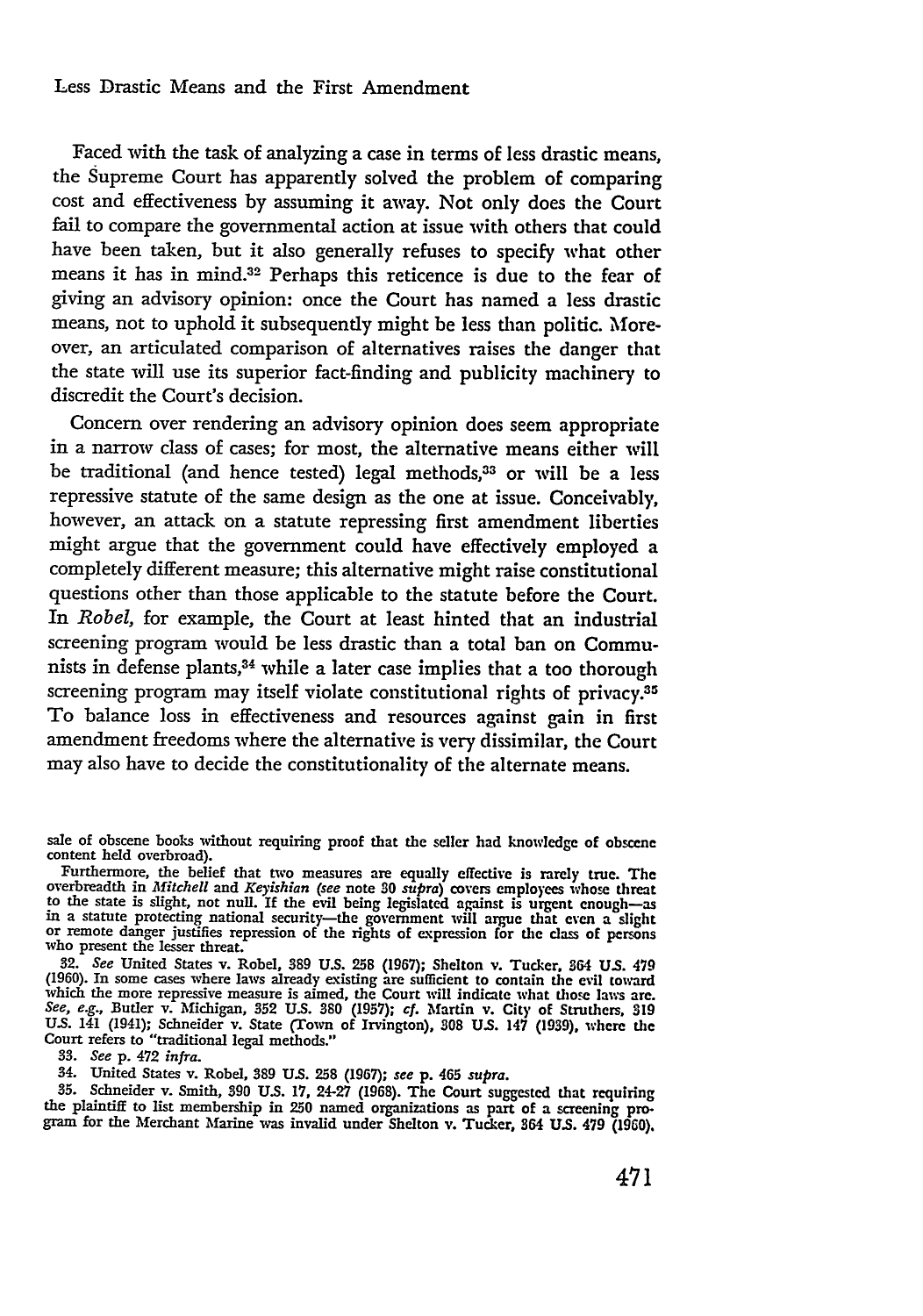A much more likely explanation of the Court's failure to give careful analyses of alternate means is that it does not believe itself competent to do so.<sup>36</sup> There are no committees to look into alternative measures for the Justices, no staff of specialists to interpret data; there are only the arguments of lawyers to show what the cost and effectiveness of other means would be. Instead of attempting to calculate differences in cost and effectiveness, the Court has usually limited its survey of less drastic measures to "traditional legal methods"<sup>37</sup> and assumed, on the basis of society's long experience with them, that these methods would be reasonably effective, practical, and inoffensive ways by which the state could accomplish the ends it claimed to seek. Thus, libel suits and criminal prosecutions are less drastic means of preventing defamatory or fraudulent publications than enjoining the publisher from printing his newspaper<sup>38</sup> or prohibiting a pamphleteer from distributing his leaflets;<sup>39</sup> specific laws are less repressive than breach-of-the-peace statutes; 40 requiring the government to look to the intent of a possible subversive is an alternative to banning all Communists from defense plants<sup>41</sup> or public schools;<sup>42</sup> punishing false advertising is less drastic than prohibiting unsigned handbills;<sup>18</sup> and punishing fraudulent misrepresentation is preferable to requiring that union organizers register with state officials.<sup>44</sup> Relying on the existence of familiar methods of dealing with certain types of problems, the Court can hold that the government has adopted overly repressive means with some confidence that it has not ventured onto a limb. In cases where traditional legal methods are not visible in the foreground, or where the statute cannot be narrowed on its face, the Court often uses some other-possibly concealed-route to its result: it questions

37. *E.g.,* Martin v. City of Struthers, **319** U.S. 141, 147 (1943). *See also* Schneider v. State, 308 U.S. 147 (1939).

38. Near v. Minnesota, 283 U.S. 697 (1931).

39. Talley v. California, **362** U.S. 60 (1960); Schneider v. State, 308 U.S. 147 (1939).

40. Cox v. Louisiana, 379 U.S. 536 (1965); Cantwell v. Connecticut, 310 U.S. **296** (1940).

41. United States v. Robel, 389 U.S. 258 (1967).

42. Keyishian v. Board of Regents, **385** U.S. 589, 606-10 (1966). *See also* Elfbrandt v. Russell, 384 U.S. 11 (1966).

43. Talley v. California, 362 U.S. 60 (1960).

44. Thomas v. Collins, 323 **U.S. 516** (1944).

**<sup>36.</sup>** Presumably comparison of alternatives is not outside the Court's institutional power, since it does make value choices between different policies by weighing. If **one** accepts that weighing must involve consideration of alternate means for accomplishing the legislative goal, the only issue remaining is the degree to which the Court should seek information about efficiency and cost. For an argument that the Court has been<br>seek information about efficiency and cost. For an argument that the Court has been too timid, and that it should take evidence in the form of "legislative facts," see **Karot,** *Legislative Facts in Constitutional Litigation,* <sup>1960</sup>**Sup.** CT. REV. **75.**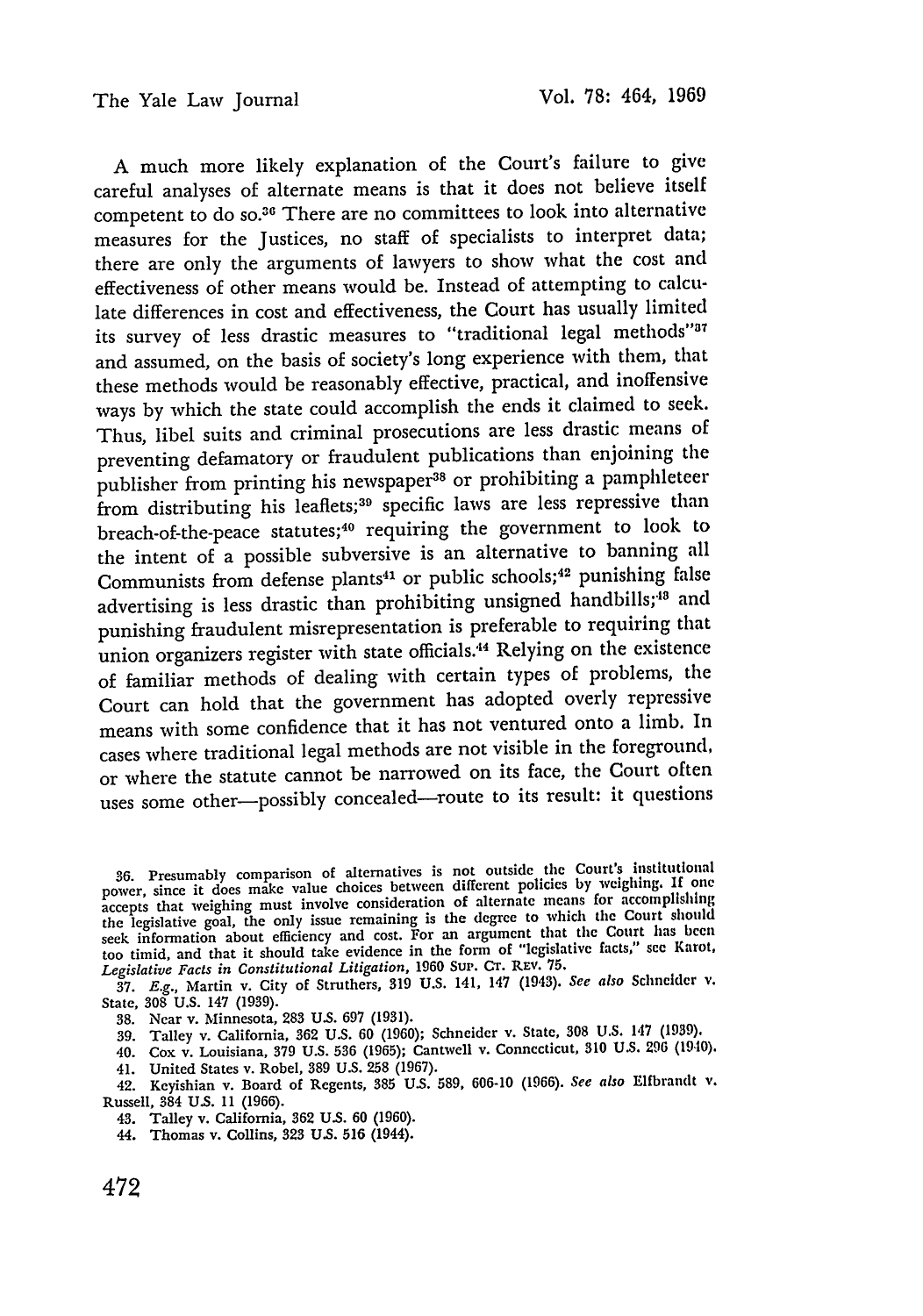the state's intent,  $45$  it applies a per se rule of absolute protection, $46$  it caves in to its own version of political necessity,47 or it discovers that the first amendment does not apply to the situation at hand.<sup>48</sup>

**All** of these shortcuts around the complexities of an analysis of reasonable alternatives, while arguably justified in most cases where they have been taken, raise questions about judicial use of the concept. The presence of less drastic means language in opinions invites the government to show that it has already found other means unsuccessful, or that reasonably effective alternatives do not exist,<sup>49</sup> thereby preserving the Court to uphold actions without trying to weigh the absolute importance of the interest behind the state's abridgement of liberty.<sup>50</sup> If Congress or the states take up the gauntlet less drastic means opinions appear to throw down and begin to write into the preambles of legislation essays on the unavailability of alternatives, the Court could find that invocation of traditional legal methods would no longer **be** enough.

The notion of less drastic means thus poses a dilemma for the Supreme Court. It cannot use a balancing test and ignore less repres-

**357** U.S. 449 (1958). 46. The Court in *Robel* explicitly denied that it was balancing competing interests. United States v. Robel, **389 U.S.** 258, **268** n.20 (1967). The only remaining explanation is that "mere" membership is a per se protected associational right, and that repression of the associational rights of employees in non-sensitive positions is a means absolutely forbidden to Congress. 47. *E.g.,* Communist Party v. Subversive Activities Control Board, **367 US.** 1 **(1961).**

Frantz criticizes Justice Frankfurter for not meeting the argument that the **SACB** was unnecessary in light of other security measures already in force. Franz, *The First Amend*ment in the Balance, 71 YALE L.J. 1424, 1440 n.72 (1962) (citing Z. CHAFEE, THE BLESSINGS<br>or LIBERTY 122-36 (1956), to prove that the SACB served no useful function).<br>48. See Roth v. United States, 354 U.S. 476 (1957). Com

**(1965)** (demonstration in streets near State Capitol), *and* Edwards v. South Carolina, 372

Ù.S. 229 (1963) (demonstration on State House grounds).<br>49. The federal government made this argument and lost in United States v. Robel.<br>389, 258, 267 (1967), as did South Carolina in Sherbert v. Verner, 374 U.S. 398, 407

**50.** The free press-fair trial problem suggests an example. In Sheppard **v.** Maxwell, **384 U.S.** 333 **(1966),** the Court lists seven policies, none of which places a direct restraint on the press, that should be used to insure that a recalcitrant press does not lessen the defendant's opportunity to get a fair trial. 384 **U.S.** at **358-63.** In the trial of James Earl Ray, all of these measures seem inadequate to full) protect the defendant's right to an impartial jury and unprejudicial courtroom atmosphere. The trial **judge** recently cited for contempt two newsmen who printed details about Ray's confinement in violation of a court order. N.Y. Times, Oct. 1, 1968, at 48, col. 1. In determining the constitutionality of this restraint on the flow of infor decide whether prejudice incurred **by** news stories is more or **less** important than an unfettered courthouse press. The danger suggested here is that the court will **be** lulled into accepting the inadequacy of other means as conclusive and not realize the necessity for a choice between the competing values.

*<sup>45.</sup>* Three cases involving the **NAACP** in southern states can **be** best understood **by** reference to governmental purpose in enforcing laws which are otherwise valid. NAACP v. Button, **371 U.S.** 415 **(1962);** Bates v. Little Rock, **361 U.S. 516 (1960);** NAACP v. Alabama.